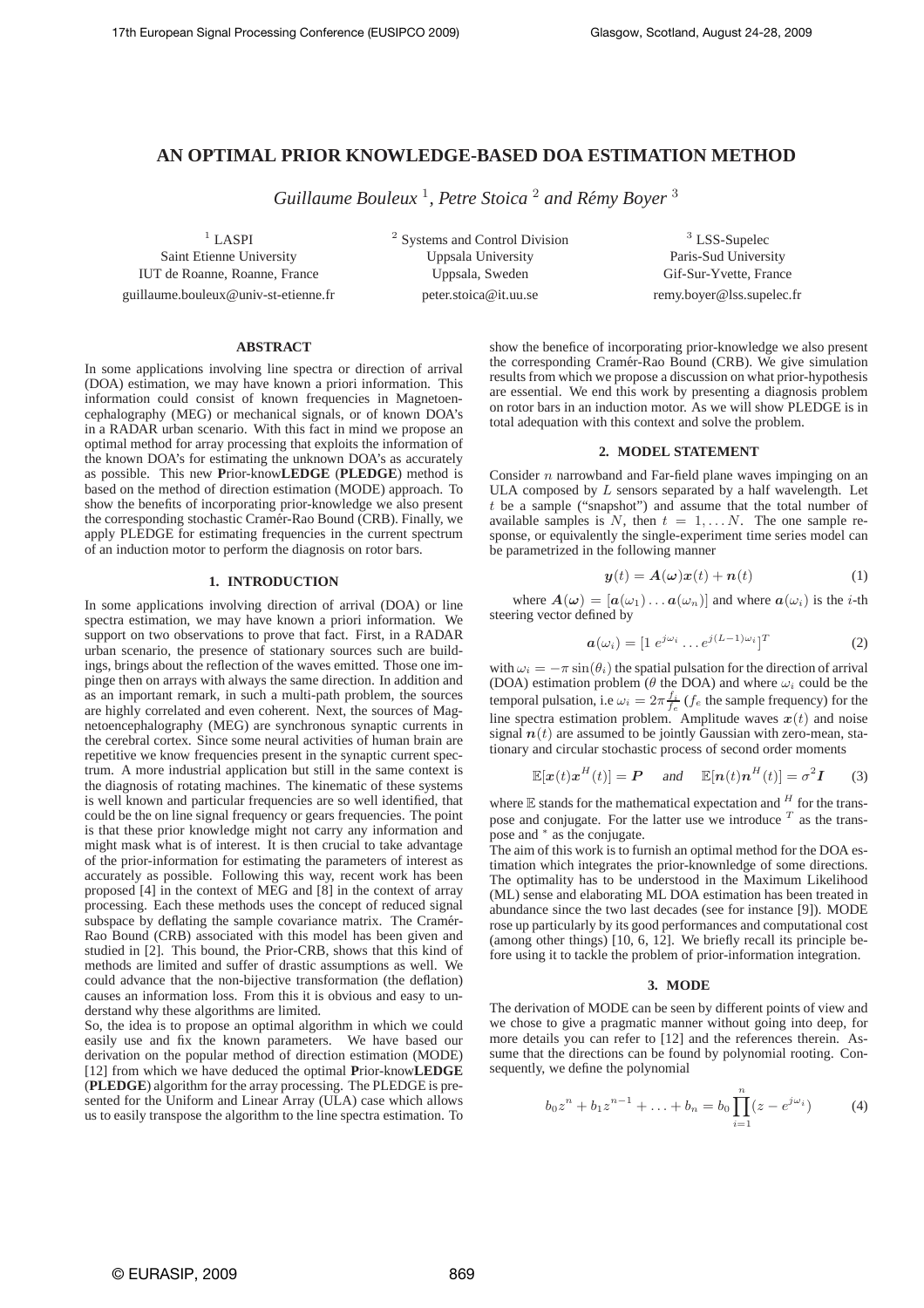in which the n angle roots are the n directions of interest  $\omega$ . Since all the roots of (4) belongs to the unit circle, its coefficients must satisfy the conjugate symmetry constraint [12], and thus  $b_i = b_{n-i}^*$ ,  $i =$  $0, \ldots, n$ . Let us define now the sylvester matrix whose rows are formed by the polynomial coefficients  ${b_i}$  such that

$$
B^{H} = \begin{bmatrix} b_{n} & b_{n-1} & \dots & b_{0} & & \mathbf{0} \\ & \ddots & \ddots & & \ddots & \\ \mathbf{0} & & b_{n} & b_{n-1} & \dots & b_{0} \end{bmatrix}
$$
 (5)

meaning that the columns of  $B$  span the null space of  $A$ . Consider now by deterministic derivation, the concentrated negative log-likelihood function [9]  $F_{ML}(\omega) = Trace[\Pi_A^{\perp} \hat{R}]$  or equivalently

$$
F_{ML}(b) = Trace[B(B^H B)^{-1} B^H \hat{R}]
$$
 (6)

with  $\mathbf{b} = \begin{bmatrix} b_0 & \dots & b_n \end{bmatrix}^T$ , where  $\prod_{A}^{\perp} = \mathbf{I} - A \left( A^H A \right)^{-1} A^H$ , and where the sample covariance matrix is defined by

$$
\hat{R} = \frac{1}{N} \sum_{t=1}^{N} y(t) y^{H}(t).
$$
 (7)

Let besides

$$
\hat{\boldsymbol{R}} = \hat{\boldsymbol{E}}_{S} \hat{\boldsymbol{\Sigma}}_{S} \hat{\boldsymbol{E}}_{S}^{H} + \hat{\boldsymbol{E}}_{N} \hat{\boldsymbol{\Sigma}}_{N} \hat{\boldsymbol{E}}_{N}^{H}
$$
(8)

be an eigendecomposition of  $\hat{R}$ . A consistent estimate of the noise variance is given by  $\hat{\sigma}^2 = \frac{1}{L-n} Trace[\hat{\Sigma}_N].$ 

It has been shown that the ML estimate was computationally heavy and not efficient, i.e. the variance of the estimation errors  $(\hat{\omega}_i - \omega_i)$ do not achieve the CRB [12]. So, a better approach is given by a large sample realization of (6) given by

$$
Trace[A^H \hat{E}_N \hat{E}_N^H AW]
$$
 (9)

where  $W$  is a positive definite weighting matrix. The derivation which comes up with the optimal (ML sense)  $W$  can be found in [12] and after algebraic manipulations we obtain the MODE minimizer. The coefficients  ${b_i}$  are therefore the solution of the minimizer [12]

$$
F_{\text{Mode}}(\boldsymbol{b}) = \text{Trace}[\boldsymbol{B}(\boldsymbol{\hat{B}}^H \boldsymbol{\hat{B}})^{-1} \boldsymbol{B}^H \boldsymbol{\hat{E}}_S \boldsymbol{\hat{\Lambda}} \boldsymbol{\hat{E}}_S^H] \qquad (10)
$$

with

$$
\hat{\Lambda} = \hat{\Sigma}_S (\hat{\Sigma}_S - \hat{\sigma}^2 I)^{-2}.
$$
 (11)

We make use of the rank-1 equivalence of  $\hat{\boldsymbol{E}}_{S} \hat{\boldsymbol{\Lambda}} \hat{\boldsymbol{E}}_{S}^{H}$  to observe that (10) can be viewed as a quadric minimizer. To this end, we use conjointly

$$
\hat{E}_S \hat{\Lambda} \hat{E}_S^H = \sum_{k=1}^n \hat{\lambda}_k \hat{e}_k \hat{e}_k^H
$$
 (12)

and property

$$
B^H \hat{e}_k = \hat{\tilde{E}}_k b \tag{13}
$$

introduced in [3] and where  $\tilde{\tilde{E}}_k$  is a  $(L - n + 1) \times (n + 1)$  Hankel matrix defined such that

$$
\widetilde{E}_k = \begin{bmatrix}\n\hat{e}_k(0) & \hat{e}_k(1) & \dots & \hat{e}_k(n) \\
\hat{e}_k(1) & \dots & \dots & \hat{e}_k(n+1) \\
\vdots & & & \vdots \\
\hat{e}_k(L-n) & \dots & \dots & \hat{e}_k(L)\n\end{bmatrix}, \quad (14)
$$

to remark that (10) can effectively be written

$$
\text{Trace}[\,\boldsymbol{B}(\hat{\boldsymbol{B}}^H\hat{\boldsymbol{B}})^{-1}\boldsymbol{B}^H\hat{\boldsymbol{E}}_S\hat{\boldsymbol{\Lambda}}\hat{\boldsymbol{E}}_S^H]=\boldsymbol{b}^H\hat{\boldsymbol{Q}}\boldsymbol{b} \tag{15}
$$

where

$$
\hat{Q} = \sum_{k}^{n} \hat{\lambda}_{k} \hat{\tilde{E}}_{k}^{H} (\hat{B}^{H} \hat{B})^{-1} \hat{\tilde{E}}_{k}.
$$
 (16)

As (16) gives prominence, for solving (15) the  $\hat{B}$  must be estimated. It has been proved [12] that an initial consistent estimate  $\hat{b}$  is obtained by taking  $(\hat{B}^H \hat{B}) = I$ . Constraining the minimizer with  $||b||^2 =$ 1, we obtained  $\hat{b}$  as the eigenvector corresponding to the smallest eigenvalue of  $\hat{Q} = \sum_{k}^{n} \hat{\lambda}_{k} \hat{\tilde{E}}_{k}^{H} \hat{\tilde{E}}_{k}$ . Making use of this consistent estimate, we form  $\hat{B}$  and (15) is solved with the constraint  $||b||^2 = 1$ by selecting the eigenvector associated with the smallest eigenvalue of (16). Lastly, the  $n$  DOA's are deduced from the  $n$  angle roots of (4).

#### **4. PLEDGE**

We deduce PLEDGE directly from MODE. Thanks to the polynomial rooting, we can easily write a new polynomial which integrates known zeros. In such a case, the polynomial defined in (4) can be factorized in the following manner

$$
b_0 \prod_{i=1}^n (z - e^{j\omega_i}) = b_0 \prod_{i=1}^{n_k} (z - e^{j\omega_i}) \prod_{i=1}^{n_u} (z - e^{j\omega_i}) \tag{17}
$$

where are introduced the two following polynomials

$$
Q_k(z) = q_0 \prod_{i=1}^{n_k} (z - e^{j\omega_i}) = q_0 z^{n_k} + \dots + q_{n_k}
$$
 (18)

$$
Q_u(z) = \bar{b}_0 \prod_{i=1}^{n_u} (z - e^{j\omega_i}) = \bar{b}_0 z^{n_u} + \ldots + \bar{b}_{n_u}, \quad (19)
$$

which are respectively the polynomials whose zeros are the known DOA's and the unknown DOA's. The **b** vector can therefore be formulated in algebraic correspondence. It is enough for this to convolve the coefficients of the two polynomials  $Q_k(z)$  and  $Q_u(z)$  and it yields

$$
\begin{bmatrix} b_0 & b_1 & \dots & b_n \end{bmatrix}^T = \mathbf{C}^T \overline{\mathbf{b}} \tag{20}
$$

where

$$
\begin{array}{rcl}\n\bar{\boldsymbol{b}} & = & \begin{bmatrix} \bar{b}_0 & \bar{b}_1 & \dots & \bar{b}_{n_u} \end{bmatrix}^T \\
C & = & \begin{bmatrix} q_0 & q_1 & \dots & q_{n_k} & & 0 \\ \vdots & \vdots & \ddots & \vdots & \vdots \\ 0 & q_0 & q_1 & \dots & q_{n_k} \end{bmatrix}.\n\end{array}
$$

PLEDGE estimates the  $n_u$  unknown DOA's from the polynomial of coefficients  $\{\bar{b}_i\}$ . To solve this problem, we substitute (20) into (15) and the following modified quadratic optimization problem is deduced

$$
Trace[\boldsymbol{B}^{H}\hat{\boldsymbol{E}}_{S}\hat{\boldsymbol{\Lambda}}\hat{\boldsymbol{E}}_{S}^{H}\boldsymbol{B}] = \bar{\boldsymbol{b}}^{H}\bar{\boldsymbol{Q}}\bar{\boldsymbol{b}} \qquad (21)
$$

with  $\overline{Q} = CQ C^{H}$ . The first consistent estimate is the eigenvector associated with the smallest eigenvalue of  $(C C^H)^{-1} \overline{Q}$ . We stress on the fact that as it might not be an evidence, the best performances are obtained when the constraint is equal to  $||b||^2 = 1$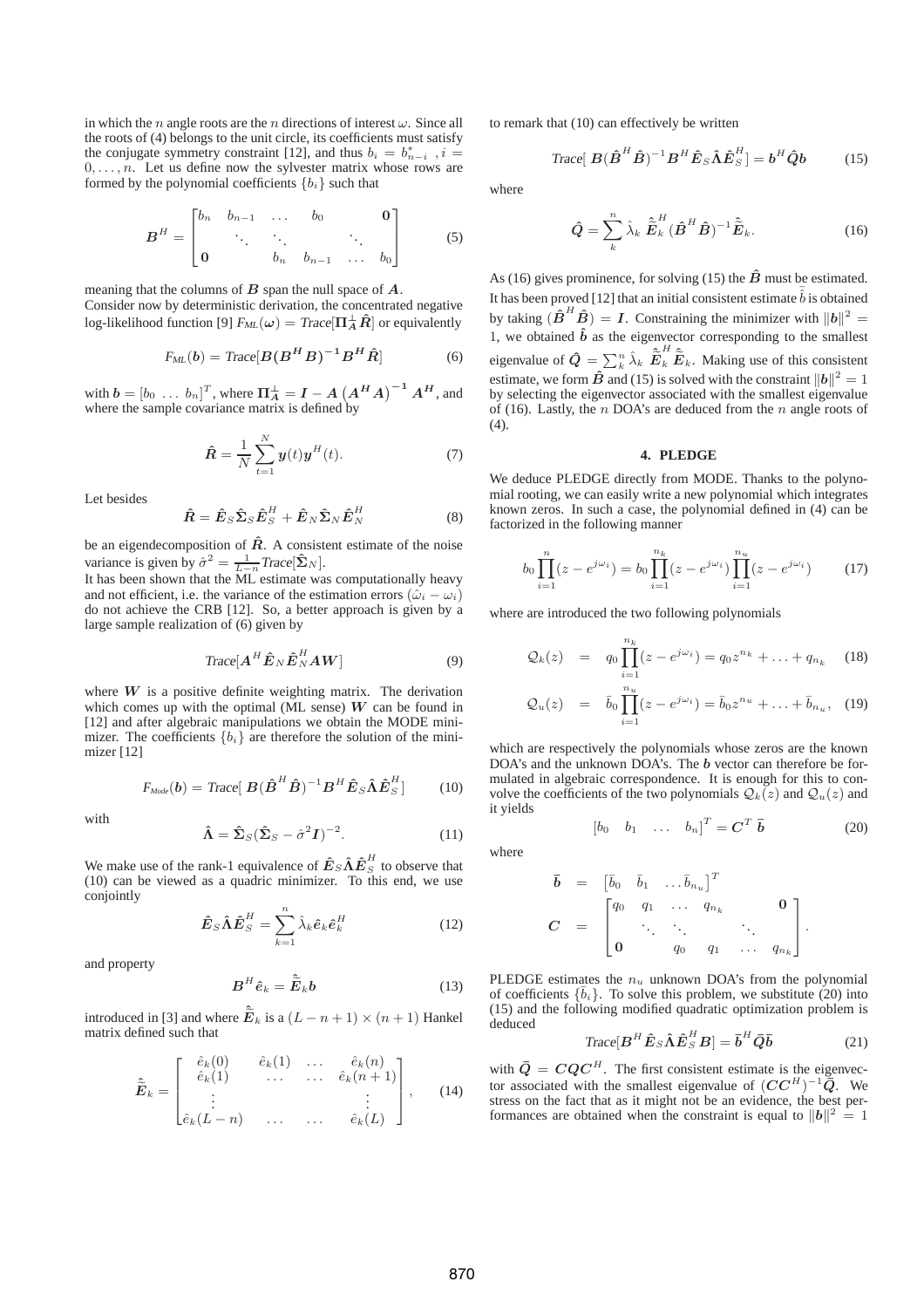and not  $\|\bar{\mathbf{b}}\|^2 = 1$ . Then, the estimation of the  $n_u$  DOA's is obtained by replacing the consistent estimates  $\hat{\overline{b}}$  into (16) to once again form the  $\hat{B}$  matrix, find the PLEDGE estimate  $\hat{\bar{b}}$  by selecting from the smallest eigenvalue of  $({\pmb C} {\pmb C}^H)^{-1} {\pmb C} {\pmb Q}_2 {\pmb C}^H$  its associated eigenvector. Finally the angles of the  $n_u$  polynomial roots achieve the unknown DOA's.

### **5. PLEDGE CRB**

The CRB proposed in [2] is based on a subspace reduction by an orthogonal deflation method which guarantees to suppress the known informations present. This bound, named the Prior-CRB (P-CRB), has been derived under the deterministic assumption. The results and analysis which were given, pointed out that exploiting the priorinformation by an orthogonal projection was not an optimal method. Actually the main observations are : (1) the  $P-CRB = CRB$  in general conditions and (2) the  $P-CRB < CRB$  when sources associated with the known and unknown directions are correlated. So, in such a procedure, the only way to improve the estimation of the unknown DOA's is to be in presence of full correlated sources. We can advance two reasons for that. One is surely the determinist derivation of the P-CRB, and the other could be felt by the fact we project the data leading to an irremediable information loss. Starting from this admission, we propose in this section the stochastic CRB based on PLEDGE model and thereby named PLEDGE CRB.

We drew our inspiration from [11] to formulate and derive the PLEDGE CRB. Accordingly, let

$$
\alpha = [\omega_u^T \ \rho^T \ \sigma^2]^T \tag{22}
$$

be the unknown parameter vector, where  $\omega_u = [\omega_1 \dots \omega_u]^T$ . Actually  $\omega_u$  is the set of unknown DOA's and indices here have no importance, they are arbitrary and help the mathematical formulation. The  $n^2 \times 1$  vector  $\rho$  is made from  $\{P_{ii}\}\$ and  ${Re(P_{ij}), Im(P_{ij}) \text{ for } j > i}.$  Under the previous assumptions and the Gaussian hypothesis, the Fisher Information Matrix (FIM) for the parameter vector  $\alpha$  is given by

$$
FIM_{p,q} = N \text{Trace} \left[ \frac{\partial \mathbf{R}}{\partial \alpha_p} \mathbf{R}^{-1} \frac{\partial \mathbf{R}}{\partial \alpha_q} \mathbf{R}^{-1} \right]
$$
 (23)  
for  $p, q = 1, ..., n_u + n^2 + 1$ 

with the true covariance matrix  $\mathbf{R} = \mathbf{A} \mathbf{P} \mathbf{A}^H + \sigma^2 \mathbf{I}$ . The further derivation steps require first the vectorization of (23)

$$
\frac{1}{N}FIM = \left(\frac{\partial r}{\partial \alpha^T}\right)^H \left(R^{-T} \otimes R^{-1}\right) \left(\frac{\partial r}{\partial \alpha^T}\right) \tag{24}
$$

with ⊗ the kronecker product and

$$
r = \text{vec}(R) = (A^* \otimes A)\text{vec}(P) + \sigma^2 \text{vec}(I), \quad (25)
$$

and second the following partitioning

$$
(\boldsymbol{R}^{-T/2} \otimes \boldsymbol{R}^{-1/2}) \left[ \frac{\partial \boldsymbol{r}}{\partial \boldsymbol{\omega}_u^T} | \frac{\partial \boldsymbol{r}}{\partial \boldsymbol{\rho}^T} \frac{\partial \boldsymbol{r}}{\partial \boldsymbol{\sigma}^2} \right] = [\boldsymbol{G}_u | \boldsymbol{\Delta}] \tag{26}
$$

which leads to

$$
\frac{1}{N}FIM = \begin{bmatrix} G_u^H \\ \Delta^H \end{bmatrix} [G_u \Delta] \n= \begin{bmatrix} G_u^H G_u & G_u^H \Delta \\ \Delta^H G_u & \Delta^H \Delta \end{bmatrix}.
$$
\n(27)

We conduct the derivation for the upper left submatrix  $\bm{G}_u^H\bm{G}_u$  along with the methodology of [11]. With no surprise, the final result, agreeing with an intuitive approach, gives us an expression of the PLEDGE CRB

$$
PLEDGE \quad CRB(\omega_u) =
$$
  
\n
$$
\frac{\sigma^2}{2N} \left[ Re \left\{ \left( D_u^H \Pi_A^{\perp} D_u \right) \odot \left( P_u^H A^H R^{-1} A P_u \right)^T \right\} \right]^{-1}
$$
\n(28)

with ⊙ the Hadamard product and where the partitioning  $P =$  $[P_u|P_k]$  is considered. Once again this is an arbitrary choice and the  $P_u$  matrix is composed by the columns of  $P$  associated with the sources whose directions are unknown. Lastly,  $D_u$  =  $[d_1 \dots d_{n_u}], d_i = (d\boldsymbol{a}(\omega_i)/d\omega_i).$ 

# **6. SIMULATIONS**

In all the plots attached, we have two sources impinging on a ULA with a half-wavelength distance between the sensors. The sources have the directions  $\hat{\theta}_1$  and  $\theta_2$  respectively. We define the power of each source with respect to the correlation matrix as

$$
\frac{P}{\sigma^2} = \begin{bmatrix} 10^{\frac{SNR_1}{10}} & \rho \\ \rho^* & 10^{\frac{SNR_2}{10}} \end{bmatrix}
$$

where  $\sigma^2$  is kept equal to one for each simulation and  $\rho$  is the correlation. The DOA of interest is the second one, namely  $\theta_2$ . The number of sensors, snapshots, the power of the sources are varying along with the figures but the two DOA's are located at  $\theta_1 = 10^\circ$  and  $\theta_2 = 12^\circ$  for all experiments concerning Fig.1 and lastly each results are the mean of 1000 independent trials. We compare PLEDGE to MODE and P-MUSIC [2] except we have improved the performance of the latter by using the noise-free sample covariance matrix instead of directly the sample one (i.e.  $\hat{R} - \hat{\sigma}^2 I$  instead of  $\hat{R}$ ). We have plotted the stochastic CRB for n parameters, the PLEDGE CRB, the CRB for uncorrelated sources of Jansson et *al* [7] and the CRB for  $n_u$  unknown DOA's,  $n_u = 1$  in the context of these simulations.

#### **6.1. On PLEDGE performances**

First, PLEDGE achieves the PLEDGE CRB whatever be the scenario. This fact concludes that PLEDGE is an optimal solution to the prior knowledge-based DOA estimation. Next, the set of Fig.1 and Fig.2's plots show the benefit of using PLEDGE instead of MODE. For example, one would wonder what could be the gain brought by PLEDGE when the sources of interest are less or much less powerful than the ones which are known. An hint can be found on Fig.1-(b) which reveals that the  $\theta_2$ 's estimation has been improved. To be sure, on can observe on this figure that when the source of interest is half powerful than the known one, having then  $SNR_2/SNR_1 = 0.5$ , the gain is greatly significant. For equipower sources the advantage could be used at low SNR, less than 10dB, where the gain can nearly reach 5dB. PLEDGE is thus a possible solution to improved the precision into the threshold. We also show that PLEDGE could be much less sensitive to the correlation than MODE and naturally than P-MUSIC which is suboptimal, to be convinced see Fig.2. Lastly, we can see on Fig.1-(c) that the P-MUSIC is better than PLEDGE at low SNR. For this SNR range, P-MUSIC follows a CRB that we named the PLEDGE uncorrelated CRB. That CRB takes into account the prior knowledge of uncorrelated sources and the knowledge of  $\theta_1$  (or generally  $n_k$  known DOA's), which are the implicit hypothesis of the P-MUSIC algorithm. Due to the lack of space and since this bound is not the key contribution of this work, no closed-form expression of this bound was brought in this paper. That, will be done in a future work. These additionally assumptions on prior-informations introduce the next reflexion.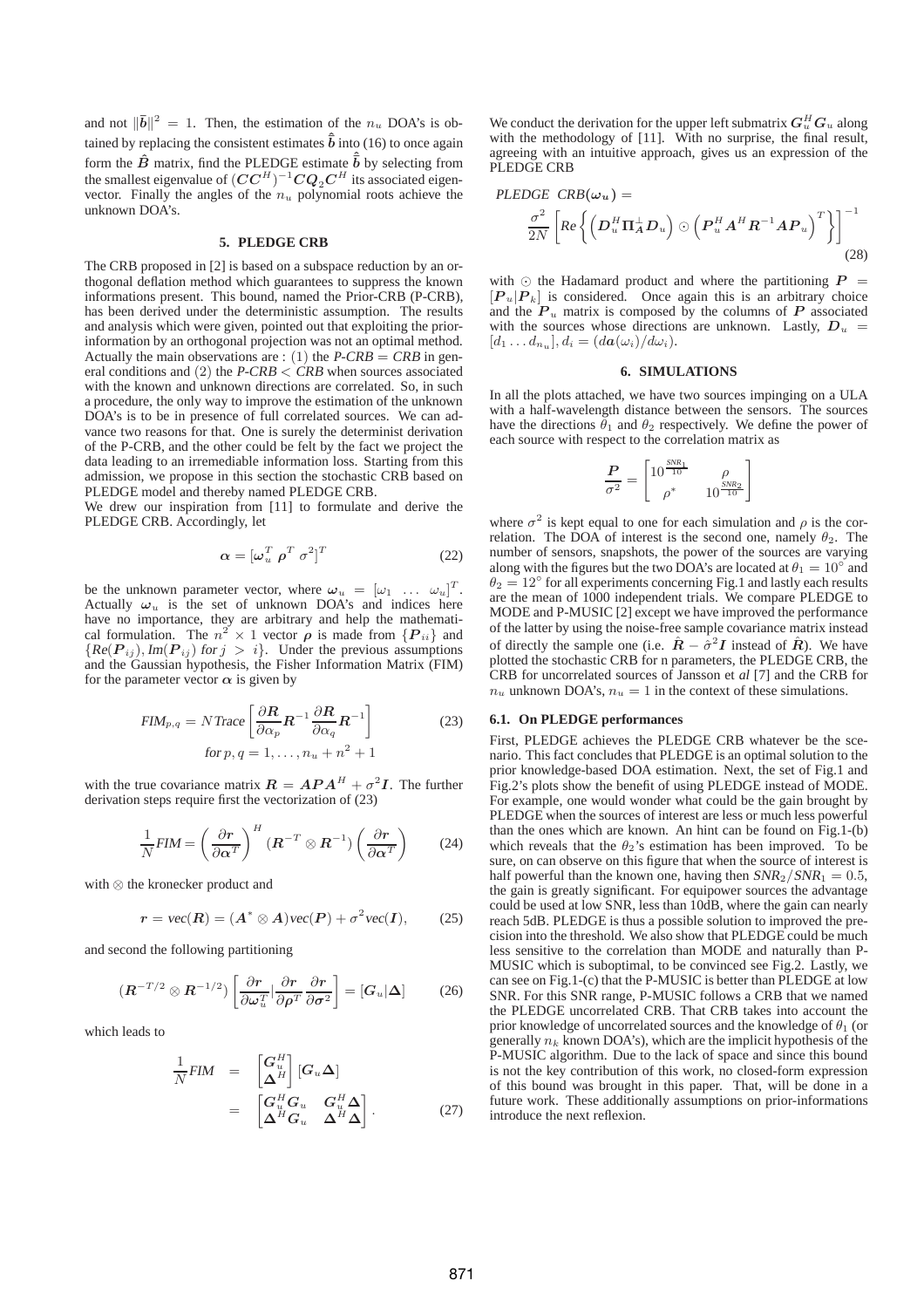## **6.2. On prior-knowledge**

We develop herein a study on using prior-knowledge. We base our reflexion on the CRBs plotted. Compared to the CRB for  $n$  parameters of interest, the PLEDGE CRB which is of reduced dimension, shows that the prior-information is useful especially at low SNR. In addition, increasing the number of known parameters should increase that difference. Pay now attention to the CRB for uncorrelated sources. Make use of this prior hypothesis leads to derive the FIM with  $2n+1$  parameters instead of  $n^2 + n+1$  for the CRB. The numbers of FIM elements for the PLEDGE is  $n_u + n^2 + 1$ . Then we could have thought that knowing the sources are uncorrelated could have improved more significantly the variance. We can verify this with the help of Fig.1-(c). However for the 2 DOA's case, we can have a scenario from which knowing some directions is better than knowing the uncorrelation state of the sources. That fact is illustrated by Fig.1-(d). We conclude by saying that the minimum variance is obtained when we couple together both the assumption of uncorrelated sources and the assumption of known directions. The corresponding derivation leads to the PLEDGE uncorrelated CRB. This bound has by far the best gain, whatever be the scenario. It is then necessary to give the PLEDGE for uncorrelated sources. This future work will be the optimal prior-knowledge algorithm taking into account both the correlation and the direction. We can imagine furthermore that this new algorithm could be a new tool to test the assumption of correlated/uncorrelated sources.



**Fig. 1**. (a) 5 sensors, 1000 snapshots and equipower sources, (b)  $SNR_1 = 4$  dB, 10 sensors and 100 snapshots, (c) 10 sensors, 100 snapshots  $SNR_1 = 4$  dB and  $SNR_2 = 14$  dB, (d)  $SNR = 2$  dB, 6 sensors and equipower sources.



**Fig. 2**. 10 sensors, 100 snapshots  $SNR = 2 dB$ ,  $\theta_1 = 10^\circ$ ,  $\theta_2 = 14^\circ$ with equipower.

#### **7. UTILITY FOR MECHANICAL DIAGNOSIS**

The mechanical diagnosis seems to be an attractive application by essence. Indeed, many rotating systems generates frequencies linked to the rotation of gears or rotor and stator in induction motors. Thus, acquiring a vibratory signal or a current signal brings out informations on the mechanical structure and healthiness of the system. In addition, thanks to the kinematic, some frequencies are known and either do not bring out useful information or prevent the frequencies of interest from being clearly estimated. The application concerned corresponds to the second case mentioned and we will depict the utility of PLEDGE on the estimation of two sideband components masked by a much powerful one. Those frequencies are besides of major importance in rotor bars diagnosis [5].

The following explanations are strongly inspired from http://www.ieee-kc.org/library/motors/motorslip.htm. An induchttp://www.ieee-kc.org/library/motors/motorslip.htm. tion motor consists of two basic assemblies : a stator and a rotor. The name "induction motor" comes from the alternating current induced into the rotor via the rotating magnetic flux produced in the stator. Motor torque is developed from the interaction of currents flowing in the rotor bars and the stators' rotating magnetic field. In actual operation, rotor speed always lags the magnetic field's speed, allowing the rotor bars to cut magnetic lines of force and produce useful torque. This speed difference is called slip speed. The slip is therefore defined as  $s = \frac{v_s - v}{v_s}$  expressed in percent where v is the actual speed and  $v_s$  the synchronous speed (stator). For industrial induction motors, the slip is of  $1\%$  or  $2\%$ . As it is developed in [5], a useful indicator of broken rotor bars is the sideband components around the on line frequency. These sidebands are located in the current spectrum at frequencies  $f_s = (1 \pm 2s) f_{line}$  where  $f_{line}$  is the network frequency, say the  $50$  Hz. Accordingly, the frequencies of interest are closed from the on line frequency and since the acquisition signal is the current one, the dynamic of the 50 Hz is very high. There is another drawback caused by the stability of the network frequency. In France, the electrical producer company ensures the stability of the network frequency on a day, meaning that for a while this frequency moves. To estimate the sideband components, the Fourier transform needs a long observation time to increase the precision but the effect expected is exactly the opposite because of the fluctuation of the 50 Hz. The more data you acquire, the less accurate is the estimation. That is illustrated by Fig.3. From this figure the sideband frequencies would have been visible on each side of the 50 Hz lobe but due to instability of the network frequency the Fourier analysis is ineffective. The problem is then to acquire a weak number of data and to have the best precision with possibly get rid of the 50 Hz which does not bring out information and is awkward for the estimation. So, PLEDGE seems be exactly what we need and even if this algorithm has been derived for the array